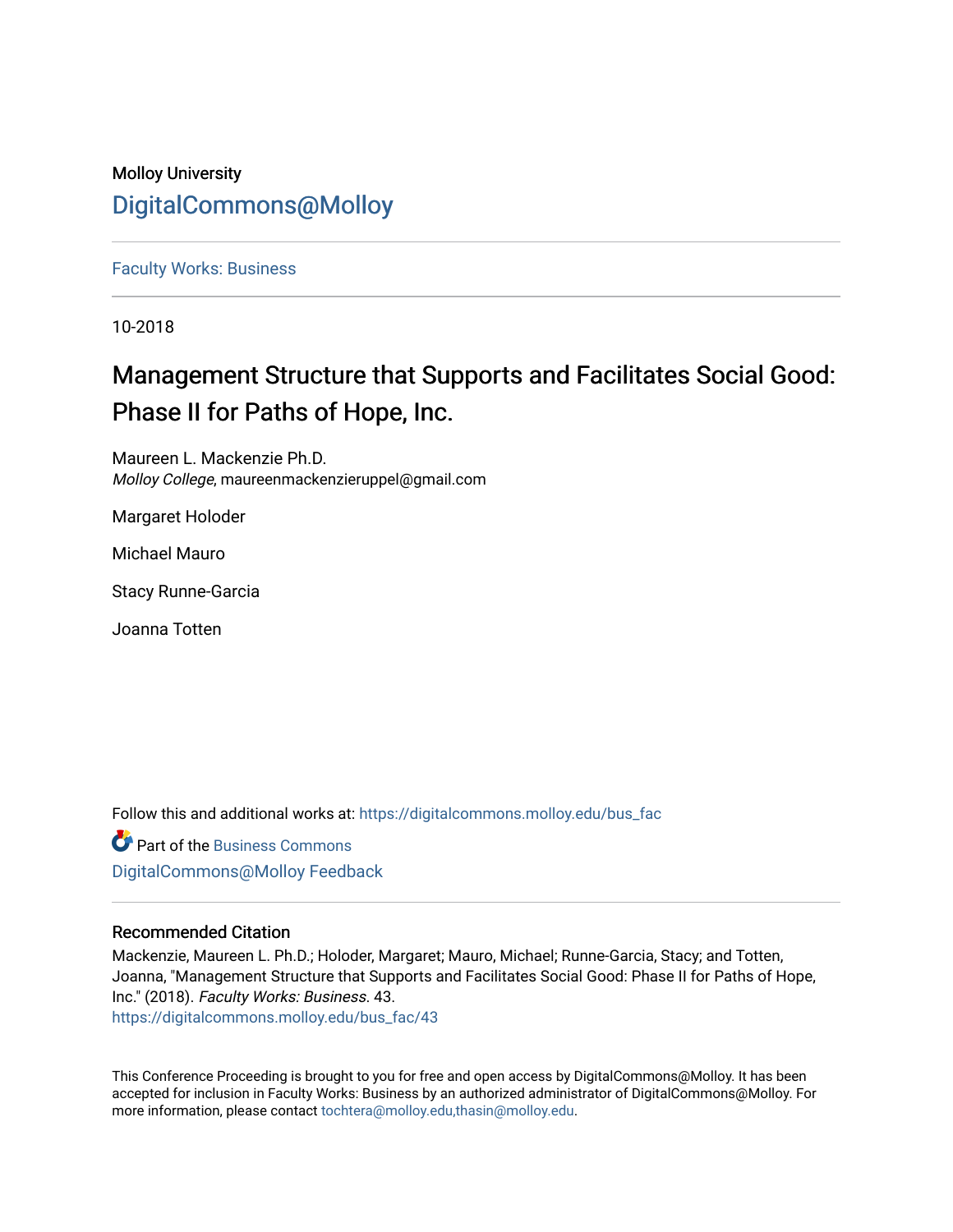# **Management Structure That Supports and Facilitates Social Good: Phase II for Paths of Hope, Inc.**

#### *Margaret Holodar* Michael Mauro

Molloy College, Division of Business Molloy College, Division of Business Rockville Centre, New York 11571, USA Rockville Centre, New York 11571, USA 1-516-754-2431 1-516-216-3106

#### *Stacy Runne-Garcia Joanna Totten*

Molloy College, Division of Business Molloy College, Division of Business

1000 Hempstead Avenue, C-103 1000 Hempstead Avenue, C-103 *MHolodar@gmail.com MichaelTMauro@aol.com*

1000 Hempstead Avenue, C-103 1000 Hempstead Avenue, C-103 Rockville Centre, New York 11571, USA Rockville Centre, New York 11571, USA 1-732-546-7150 1-603-531-7763 *Stacy.Runne@gmail.com Tottenjo@gmail.com*

### *Maureen L. Mackenzie*

Molloy College, Division of Business 1000 Hempstead Avenue, C-103 Rockville Centre, New York 11571, USA 1-516-323-3092 *MMackenzie@Molloy.edu*

#### *ABSTRACT*

In fall 2012, Molloy College embarked on an educational experiment that has now been fully integrated into the curriculum of the business programs. Over these past five years, a pedagogical philosophy has developed; students learn by doing and the evidence of learning must be demonstrated. Accreditors demand that program level outcomes reflect evidence of learning. There is no better evidence than the students' self-report and demonstration in the real world that the knowledge and the skills acquired within the learning environment can be applied. The documentation has been published in a series of conference papers coupled with student presentations at the annual meetings of the Northeast Business and Economics Association. The mission of Molloy College articulates the call to action related to social responsibility, service, community, and study. Molloy's commitment to academic excellence and the promotion of lifelong learning demonstrates the transformative education experienced by the students (source: Molloy Mission Statement). Therefore, the evidence of learning for the Molloy graduate program is a set of business solutions that will support social good. This paper reports on the phase II consulting work conducted for *Paths of Hope, Inc*. The phase II student consultants built upon the successful work on the phase I team. The details of phase I were presented at the 2017 NBEA Conference (Rodriguez, Riegel, and Mackenzie, 2017). The phase I team was faced with a significant problem, which was solved with the legal solution and the creation of a not-for-profit corporation. The phase II team's collaboration with the newly formed corporation is focused on the development of management practices that would allow this new corporation, to survive.

#### **Keywords**

Business education, social responsibility, pedagogical philosophy, pedagogy, capstone

#### **1 PEDAGOGICAL PHILOSOPHY**

The design of the graduate program at Molloy College focuses on the development and ethical leaders. There is a pronounced lack of socially responsible leadership in this country. Business, at times, has been cited as cutthroat and greedy; but it is *good business* that improves an economic system and allows its citizens to thrive. So, in alignment with the Molloy College mission, our business students are prepared to become contributing members of society by understanding and demonstrating social responsible business practices. Molloy Business believes that this can be accomplished within an innovative capitalistic economy where individual hard work is rewarded, but the social focus is never lost (Mackenzie, 2017, 185). The mission of the college articulates the focus on transformative education; it promotes a lifelong search for truth and the development of ethical leadership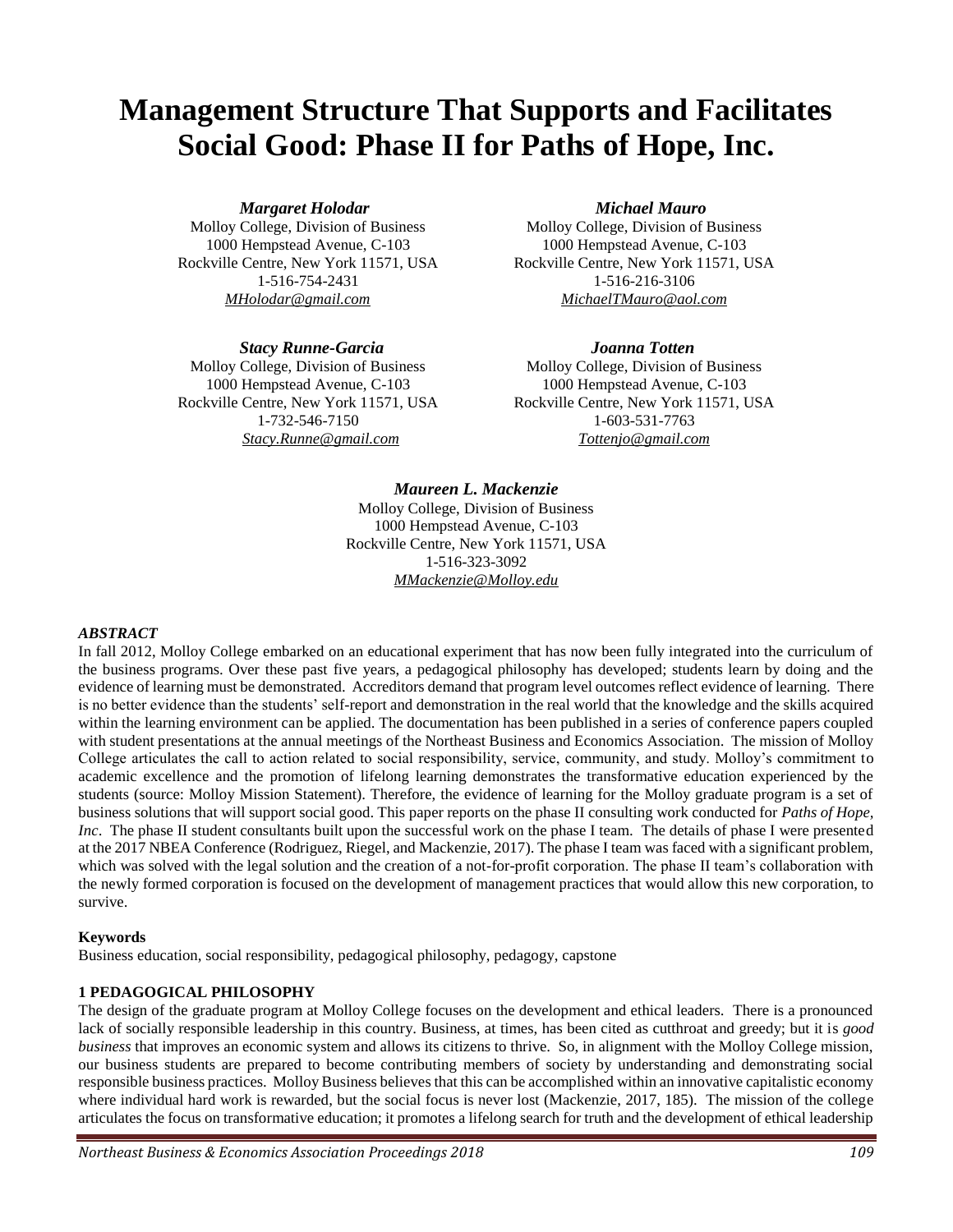(Molloy College Mission Statement). The Molloy College MBA Capstone structure was overhauled in 2012 when the college's annual theme of *Civic Engagement* was selected. The program outcomes integrated a disposition of social responsibility; this quickly became part of the student learning objectives at the course-level for the graduate and undergraduate capstone courses. The establishment of a Consulting Capstone experience provided an opportunity for students to demonstrate learning. A *capstone* is that last stone put in place to show evidence that the structure is complete and has integrity.

The fall 2017 MBA Capstone Class was divided into two consulting teams serving two clients. "The clients are hand selected by the Capstone professor. The client must have a social mission, be a not-for-profit, or be a governmental agency. The client also must understand that the students are 'consultants' and are not interns. The client identifies the real-world problem, provides institutional knowledge and direction, but then must step back to let the 'consultants' do their job. The client works with the Dean of the Business Division to identify the consulting problem for the students." (Rodriguez, et al., 2017, 222). This semester the two clients were *Paths of Hope, Inc*. and *The Health and Welfare Council of Long Island*. Each team used the Bloomberg Philanthropies, "Mayor's Challenge" application to guide the consulting process. This process takes the students through four stages: (1) establishing a solution-driven vision, (2) developing a turnkey implementation plan, (3) determining the impact of the plan, and (4) determining if the solution can be replicated. (Bloomberg Philanthropies, 2017). *This paper* reports on the work product developed by the students using the consulting team name of, "MKSJ Consulting*"* and working for *Paths of Hope, Inc*.

#### **2 THE PHASE I CONSULTING PROBLEM AND SOLUTION (SPRING 2017)**

So that the reader can better understand the work outcome for Phase II, a brief recap of the phase I solutions are presented here. In 2016, Dr. Diane Esposito identified the following consulting problem:

*The Paths of Hope organization is currently no more than a group of dedicated people who give of their own time, talent, and treasure to help others to have a higher quality of life. But, now this group needs to create a legal entity to both protect the future of its work and the individuals working within this mission. As a result, the consulting problem/project is to research and execute the steps that will lead this charitable group to become a legal Not-for-profit* (Rodriguez, et al., 2017, 222)*.* 

"The students met with the client and quickly realized the danger that this charitable group was facing. Money was being raised, money was being transported outside of the country to Guatemala to support a number of religious and learning facilities, and there were people depending on this charitable group for its survival. This was much more than a group of people who were sharing their time and talent; rather they had become intimately intertwined in the lives of the adults and children that defined their cause. Much damage would emerge if this group of charitable individuals were no longer able to transmit money from the US donors to those waiting in Guatemala." (Rodriguez, et al., 2017, 223)

The spring 2017 capstone consulting team realized that the process of forming a group into a legal not-for-profit was challenging, especially under the demanding time constraints. The students-consultants had little knowledge related to the steps that needed to be taken. The goal for the seven-week semester was to incorporate Paths of Hope, file all the necessary paperwork for tax-exempt status and register the group as a charitable organization (Rodriquez, et al., 2017).

#### **3 THE PHASE II CONSULTING PROBLEM (FALL 2017)**

The work of the spring 2017 capstone consulting team successfully created the legal structure. The greatest danger for this organization still existed, which was its ability to be effectively managed as a newly formed corporation. Managing a corporation, especially one that is registered as tax exempt, requires knowledge of tax and IRS requirements as well as the range of management disciplines, which include marketing, accounting, human resources, management, and information technology. As a result, the consulting problem for the Fall 2017 Capstone consulting team was:

*The problem is that the leaders of Paths of Hope are new to running a corporation. The Officers are not traditional managers. The work of these organizational leaders had been focused on the cause. So, the board of directors of Paths of Hope need consultants to establish all of the management practices to run this business. That includes, but is not limited to: Bylaws compliance, filing paperwork to the IRS, corporate communication strategies, strategic planning, insurance, fundraising, building and managing a budget, establishing financial statements, establishing an annual Gala, using Robert Rules of Order, running board meetings, and more.*

#### **4 THE PHASE II CONSULTING SOLUTION**

The phase II consulting solution included a strong vision for establishing an infrastructure for this newly form incorporation. The vision will be made a reality with a detailed implementation plan. A high-level overview is reported here.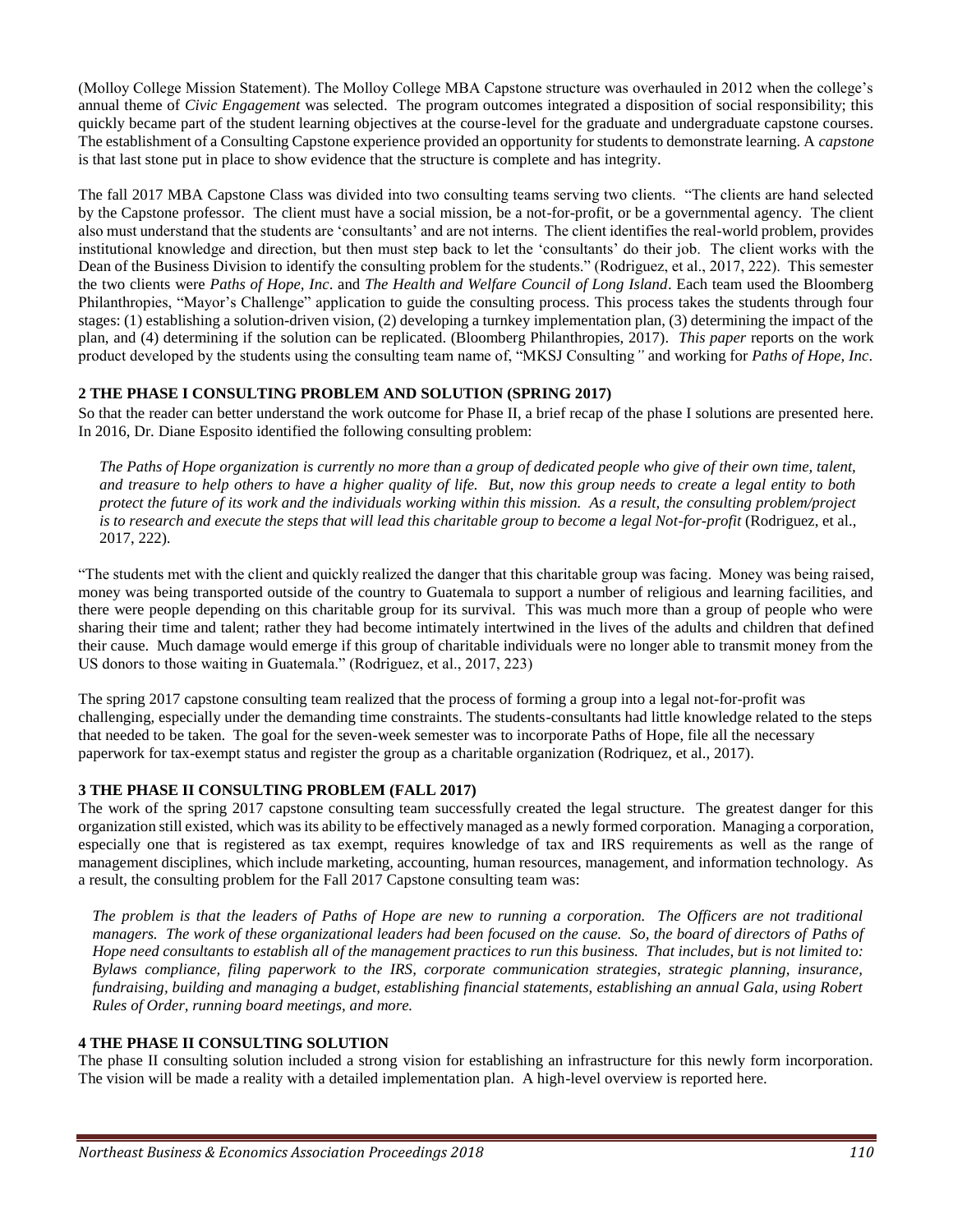#### **Vision**

MKSJ Consulting recommended building a sustainable infrastructure in order for the organization to continue its growth. The consultant team's goal for *Paths of Hope* was to run as a traditional non-profit, as well as raise additional resources and exposure for its mission. The vision included a proposal that would restructure *Paths of Hope's* current internal organization, while also increasing its external exposure through social media. This required that the board members of *Paths of Hope* operate as a working board, rather than solely as a governing board. Each member will have specific roles and responsibilities. In order to maintain non-profit status, there are financial requirements. Those requirements include financial transparency, as well as updating and filing all necessary statements and forms. The external exposure would also generate new and innovative streams of funding. The vision is for a successful implementation of the plan so that *Paths of Hope* will continue to spread awareness of its good deeds within the Mayan Q'eqchi villages.

#### **Implementation Plan**

The consulting team recommended a *four-part* implementation that addressed all the immediate management issues faced by the newly formed Paths of Hope, Inc. leadership team. The four parts include the following:

#### *Revise Current Bylaws and Structure of Board of Directors*

A summary of this part of the implementation plan included: (a) a commitment to run a board meeting every quarter, (b) setting a minimum donation requirement for each board member at \$2,000 per member, (c) revising roles and responsibilities of board members, and (d) adding additional tasks for board members. The roles, responsibilities, and tasks by board role: Executive Director- schedule board meetings, delegate tasks, and oversee all directors. Director of Operations – oversee associates and manage the daily operations. Director of Communications – update website and social media, create marketing literature, and send out internal communications. Directors of Finance (currently two people hold these roles) – manage all financial transactions and documents, prepare all exemptions and tax documents, provide all information required by the CPA, prepare financial reports for board meetings, prepare financial documents for website to meet transparency requirements. Director of Development – Actively seek donors and implement the new fundraising campaign that is recommended within this larger implementation plan.

#### *Hire a Part-Time Associate*

A summary of this part of the implementation plan included making a decision as to whether to hire an employee or an independent contractor. An employee requires Social Security and Medicare deductions and the issuance of a W-2 at year-end. Employees require oversight and direction. An independent contractor requires less oversight as the individual has more freedom of movement to meet the required outcomes of the position. The independent contractor position requires only a 1099 (paid in accordance with the W-9 information) to be issued at the end of the year, if he or she earns more than \$600. Based on the definitions of each and the oversight required, coupled with the tax implications, the consulting team recommended that Paths of Hope hire an independent contractor.

This independent contractor/associate would handle the following for the organization: Take meeting minutes, process donation payments to bank account, monitor and post updates on Facebook, update contacts in *Constant Contact,* write updates and thank you emails to donors, and assist board members with any other administrative duties as sees fits. It was also recommended within the scope of this part that Paths of Hope purchase the Constant Contact program to manage all of its donor relationships AND purchase the Intuit QuickBooks program to manage associate pay-related documents and year-end tax forms.

#### *Meet all the Financial Documentation Requirements of a Tax-Exempt Corporation*

This part of the implementation plan was the most challenging and essential, as the Paths of Hope leadership, had not yet prepared any financial statements since its incorporation earlier in the year. A member of the capstone consulting team personally worked with Dr. Esposito to create the four financial statements for the corporation. They include the *Statement of financial position*, *Statement of activities, Statement of cash flows,* and the *Statement of functional expenses*. After the financial statements were created the following steps were taken: (a) prepare Form 990EZ for filing by May 2018 for tax year ending in 2017; (b) prepare the final corporate documents, which must be linked to the organization's website for transparency, legal compliance, and to demonstrate ethical leadership; and (c) prepare delivery of receipts to all donors.

#### *Establish a Marketing Strategy to Spread Awareness through Social Media*

The strategy developed by the capstone consulting team had both breadth and depth. A summary of the full marketing strategy presented included the following components: (a) Google AdWords. Google offers a \$10,000/year grant worth of Google AdWords to not-for-profit organizations. This strategy will allow Paths of Hope's website to be more easily discoverable when certain search terms are used; (b) Facebook and the social media strategy was completely revamped. This included uploading videos of service, boost posts and metrics, gaining more followers and 'likes,' and establishing a 'donate now' button on the site; and a (c) *GoFundMe* site. This is an additional platform used to gain donations.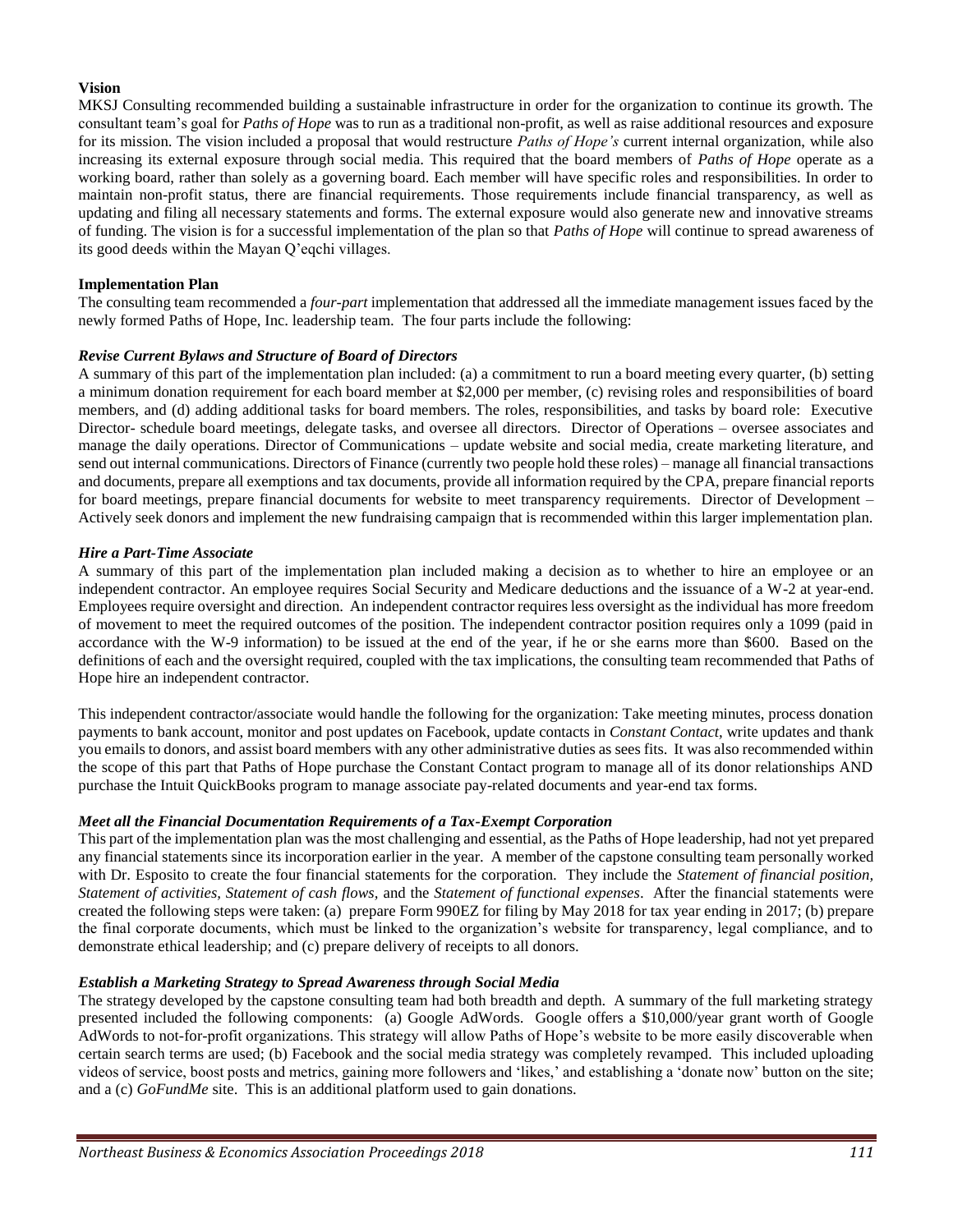#### **5 COSTS OVER THE INITIAL THREE-YEAR IMPLEMENTATION PLAN**

The implementation plan that MKSJ Consulting recommended intends to increase awareness and donations for Paths of Hope, Inc. This major step forward will incur some expenses. They include the following three expenses.

#### **Constant Contact**

One expense is the e-mail marketing service called "Constant Contact." In order to maintain a solid relationship with donors on the progress being made by Paths of Hope, Inc., the consultants recommended the purchase of the Constant Contact's "E-mail PLUS" option, rather than the standard "E-mail" option. This option includes features such as: (1) permits 10 users to manage Constant Contact, (2) collects donations, (3) connects to Facebook, and (4) allows subscribers to register for fundraising events. Constant Contact also offers savings for non-profits. The "E-mail PLUS" option costs \$31.50 for non-profits managing 0-500 contacts. The consultants assumed that Paths of Hope, Inc. will maintain the 0-500 range for the first 2 years, and then increase to the 501-2,500 contact base in year 3, increasing the cost per year to \$49. Therefore, Year 1 and Year will cost \$31.50 each, and \$49 in Year 3 for the Constant Contact service.

#### **Hiring an Independent Contractor**

For the first year, the consultants recommended a conservative \$15/hour, with a 10-hour workweek, equivalent to \$150 per week. Each year a \$1 increase in pay is recommended coupled with an increase in work hours. In year 2, the associate will increase to \$16.00/hour, with a 15-hour workweek, and in year 3, to \$17.00/hour with 20 hours per week. Therefore, Year 1 would cost \$7,800; Year 2 would cost \$12,480; and Year 3 \$17,680.

#### **Intuit Quickbooks**

This software will help manage the payroll related processes for the part-time associate (independent contractor). It will calculate and track the costs of the associate, making this process seamless and easy. The Intuit service costs \$26 per month, with a \$2 per associate per month fee. With one associate for the next 3 years, the yearly cost will remain \$336 for the next 3 years of utilizing the Intuit service.

#### **Non-monetary Resources**

In addition to the expenses described above, non-monetary resources are essential for any not-for-profit organization. These resources are essential to implement the larger plan. These resources include talent and skills, such as exceptional writing ability, which will create stories and updates on the Guatemalan villages, as well as thank you notes to valuable donors. A current board member or newly acquired part-time associate of Paths of Hope, Inc. must be able to visually describe the current activities that Paths of Hope, Inc. are funding, while adding heartwarming anecdotes to draw donors in and keep their interests to donate high.

#### **6 CONCLUSION**

The purpose of this paper is two-fold. *One* is to tell the story of *Paths of Hope, Inc*. The implementation plan provides a path for this organization to first get on its feet, survive its first few years, and then to grow. The goal is for Paths of Hope, Inc. to live beyond its founding board members and to become the 100-year company. This paper provided a very high-level overview of the plan. The full turnkey package that was presented to the client on December 19, 2017 included a fully developed management guide and a detailed social medial guide. The consulting team published these separately for the Path of Hope leadership team. The client has expressed deep gratitude for the work product of these student consultants.

The second purpose of this paper is to demonstrate one college's education strategy to help graduate students develop the skills and knowledge needed to lead at an advanced level, but also to develop a disposition toward social responsibility and ethical leadership. This is in alignment with the Molloy College mission.

#### **7 ACKNOWLEDGEMENTS**

The authors wish to thank the capstone team that developed the phase I solutions for Paths of Hope. This team included Connor Daly, Laura Riegel, Jenny Rodriguez, and Noman Sayed. The phase II team acknowledges team colleague, Kanav Khosla, who is unable to join the team at the NBEA Conference. The team also especially wishes to thank Dr. Diane Esposito, the Founding Executive Director of *Paths of Hope.* Dr. Esposito is not only a giving leader that impacts the lives of others, but she is a scientist and a trustee of Molloy College. Diane is a charitable woman who has created an organization that will live on for 100 years.

#### **8 REFERENCES**

Bloomberg Philanthropies' Competition Overview, Mayor's Challenge. (2017). Retrieved from http://mayorschallenge.bloomberg.org/competition-overview/